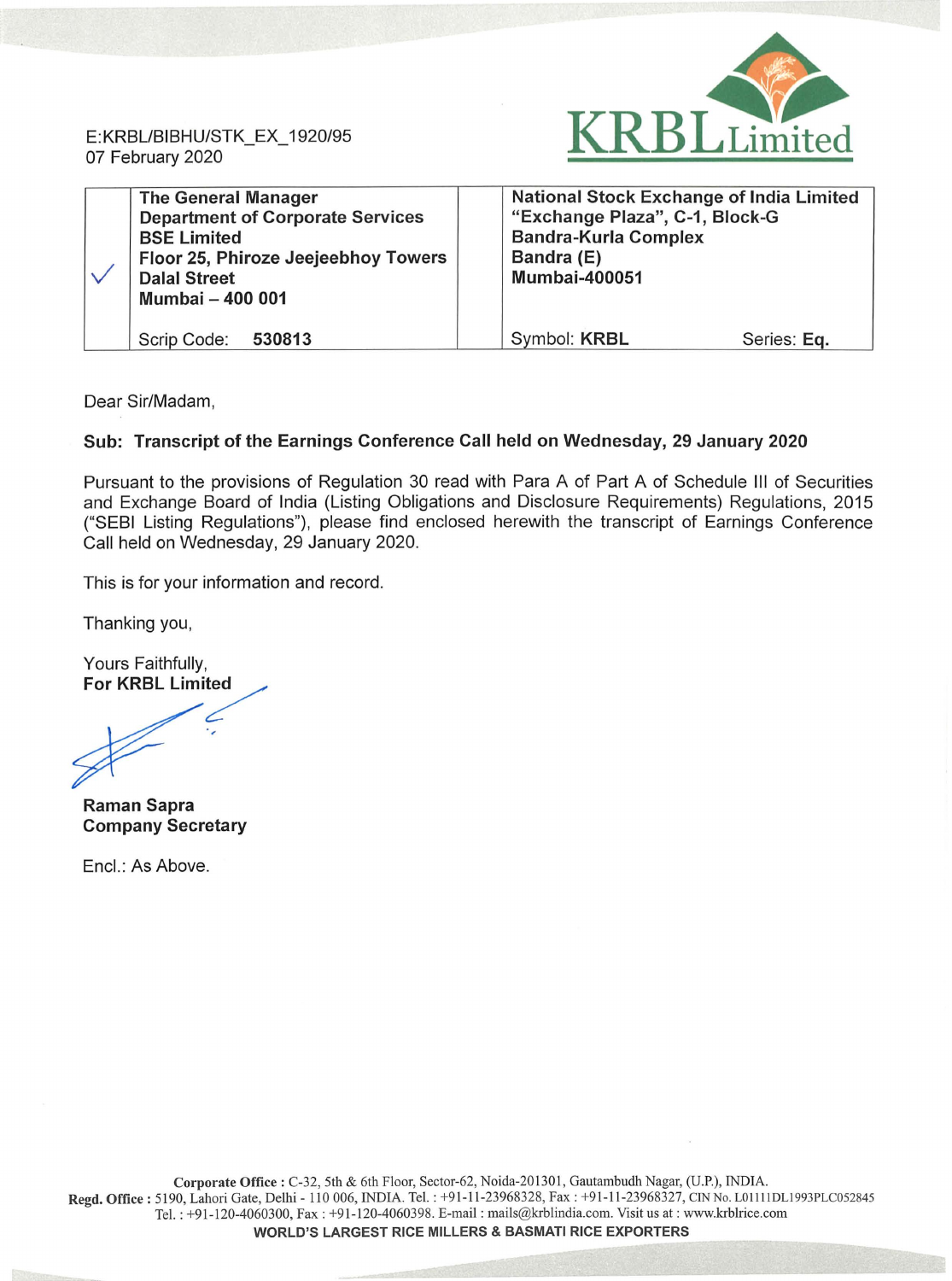*NSE Code: KRBL; BSE Code: 530813; As on 29th January, 2020, MCap: Rs. 6479.11 cr; CMP: Rs. 275.25*



## **KRBL Limited' Q3 & 9MFY20 Earnings Conference Call Transcript January 29, 2019**

| <b>Call Duration</b>             | : 70 mins 27 secs                                   |  |  |
|----------------------------------|-----------------------------------------------------|--|--|
| <b>Management Speakers :</b>     | Mr. Anil Kumar Mittal, Chairman & Managing Director |  |  |
|                                  | Mr. Mr. Anoop Kumar Gupta, Joint Managing Director  |  |  |
|                                  | Mr. Mr. Rakesh Mehrotra, CFO                        |  |  |
| Participants who asked questions |                                                     |  |  |
|                                  | Jayant Momania- CARE Portfolio Managers             |  |  |
|                                  | <b>Akash Shah- AMS Securities</b>                   |  |  |
|                                  | Nitin Awasthi- East India Securities                |  |  |
|                                  | Prateek Giri- Emerge Capital                        |  |  |
|                                  | Varun Goenka- Nippon Mutual Fund                    |  |  |
|                                  | Manish Bhandari- Vallum Capital                     |  |  |
|                                  | Anish Jobalia- Banyan Capital                       |  |  |
|                                  | Tiruth Muchhala- Elusive Idea Advisory              |  |  |
|                                  | Rajeev Agrawa- DoorDarshi Advisors                  |  |  |
|                                  | Dikshit Mittal- Subhkam Ventures                    |  |  |
|                                  | Kush Gangar- CARE Portfolio Managers                |  |  |
|                                  | Karan Chopra- Individual Investor                   |  |  |
|                                  | Shubankar Ojha- SKS Capital                         |  |  |
|                                  | Manan Patel- Equirus PMS                            |  |  |
|                                  | Sachit Khera- Smart Equity                          |  |  |
|                                  |                                                     |  |  |
|                                  |                                                     |  |  |
|                                  |                                                     |  |  |
|                                  |                                                     |  |  |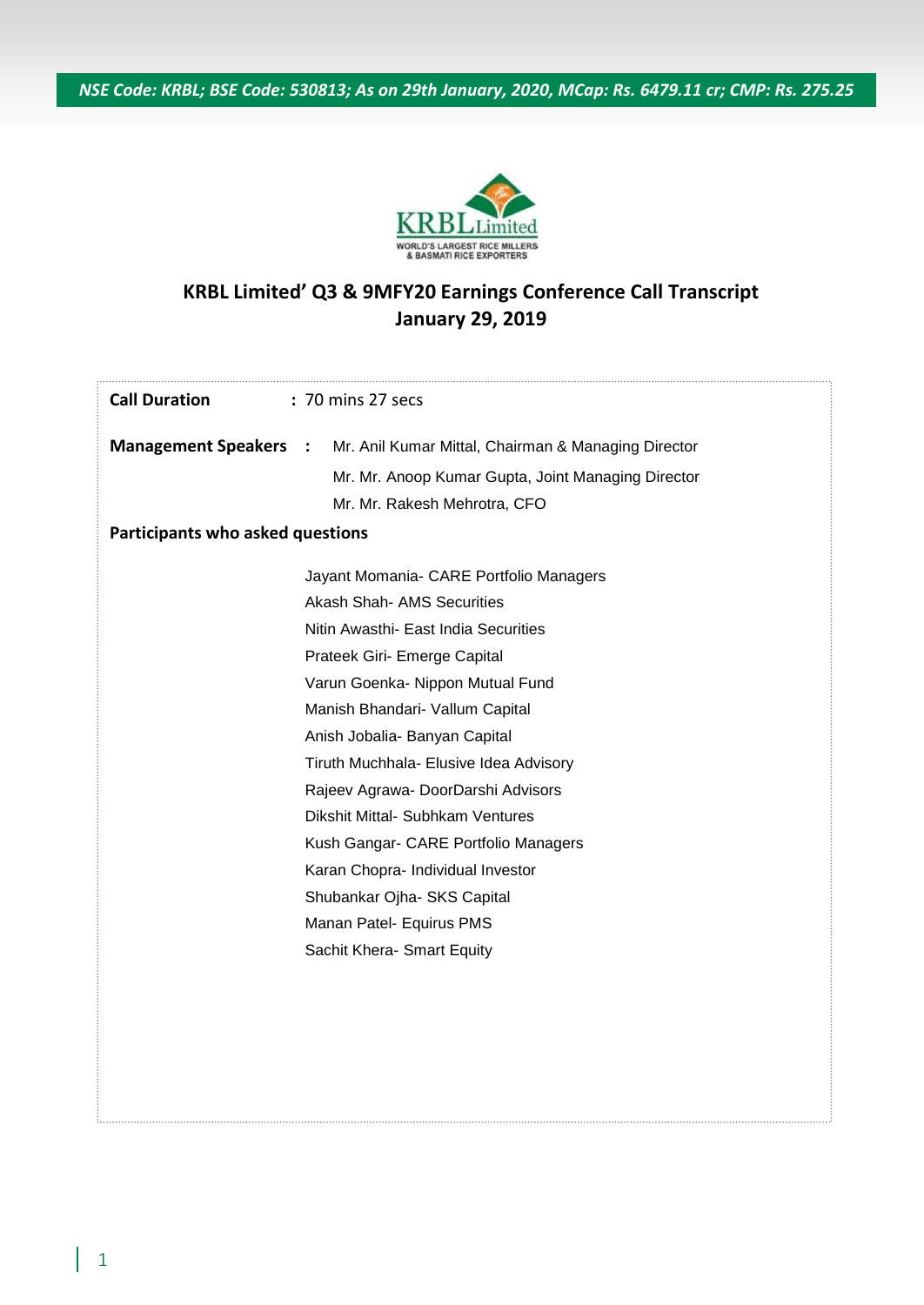

- **Moderator:** Ladies and Gentlemen, Good day and Welcome to the KRBL Limited Q3 and 9M FY20 earnings conference call. As a reminder, all participant lines will be in listenonly mode and there will be an opportunity for you to ask questions after the presentation concludes. Should you need assistance during the conference call, please signal an operator by pressing \* and then 0 on your touchtone phone. Please note this conference is being recorded. I now hand the conference over to Mr. Siddharth Rangnekar from CDR India. Thank you and over to you, Sir.
- **Siddharth Rangnekar:** Thank you. Welcome to KRBL's Q3 and 9M FY20 earnings conference call for analyst and investors. Today, we are joined by senior members of the management team including Mr. Anil Kumar Mittal – Chairman & Managing Director; Mr. Anoop Kumar Gupta – Joint Managing Director; and Mr. Rakesh Mehrotra – Chief Financial Officer.

We propose to commence with an update on the financial performance by Mr. Rakesh Mehrotra. Thereafter we will have Mr. Anoop Kumar Gupta sharing his perspectives. After the opening remarks from the management, the forum will be open for an interactive question and answer session.

A cautionary note, certain statements that may be made on today's conference call could be forward looking in nature and actual results could vary from these statements. A detailed statement in this regard is available on KRBL's Q3 and 9M FY20 investor presentation, which has been shared to you earlier. I would now like to invite Mr. Rakesh Mehrotra, thank you and over to you, Sir.

**Rakesh Mehrotra:** Thank you, Siddharth. Good Afternoon everyone and thank you all for taking out time to join us on our Q3 and 9M FY20 earnings conference call. I am sure all of you would have gone through the result documents circulated earlier, which are available on the stock exchanges and also on our website for your easy reference. During the quarter under review, we demonstrated a strong performance where our consolidated revenue from operations stood at Rs. 1329 crore as compared to Rs. 936 crore in the same period last year representing a growth of 42%. Export contribution to the top line stood at 49% as against 36% in the corresponding period last year. EBITDA came in at Rs. 243 crore higher by 17% versus Rs. 208 crore in Q3 of the same period last year. PBT for Q3 FY20 increased by 29% to Rs. 211 crore as compared to Rs. 164 crore in the same period last year. PAT stood at Rs. 159 crore in Q3 FY20 up by 48% as against Rs. 107 crore in Q3 FY19.

> Moving to the nine-month period, we reported a consolidated revenue from operations at Rs. 3437 crore a growth of 18%. Exports contribution to revenue stood at 46% versus 42% in 9M FY19. EBITDA came in at Rs. 655 crore as compared to Rs. 631 crore in the same period last year. PBT for the nine-month period stood at Rs. 557 crore as against Rs. 535 crore in nine months period FY19. PAT was also at Rs. 409 crore higher by 12% as compared to Rs. 364 crore. The cash generated over the last 12 months has helped us significantly reducing our working capital debt as of December 31, 2019, which stood at Rs. 820 crore as compared to Rs. 1520 crore as on December 31, 2018, whereas our inventory levels peaked at Rs. 3072 crore at the end of Q3 FY20 owing to paddy procurement between October and December 2019. This compared to Rs. 3365 crore at the end of the same period last year. The road ahead appears promising for us and we will continue to drive sustained performance with focus on maintaining strong balance sheet and further leveraging our brand.

> With this, I now hand over the call to our Joint Managing Director, Mr. Anoop Kumar Gupta, for his prospective.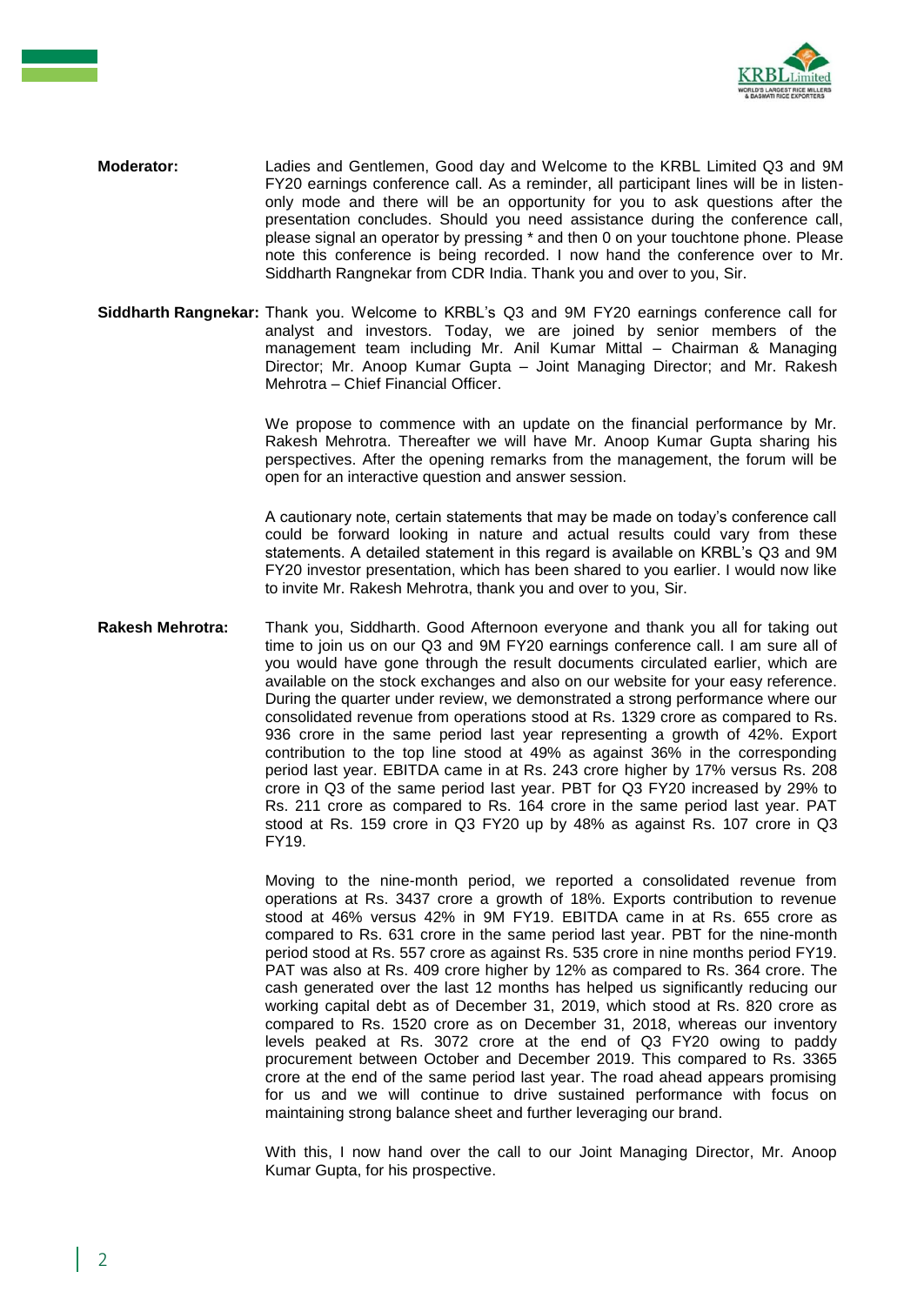

- **Anoop Kumar Gupta:** Thank you, Mr. Mehrotra. I welcome you all to KRBL's Q3 and 9M FY20 earnings conference call. We reported encouraging performance during the quarter under review led by our keen focus on business fundamentals. Performance in Q3 was further supported by shift of some shipments from Q2 to Q3, which was stuck at the port due to delay in obtaining the LC. Overall, I believe that we are best positioned to deliver solid performance over the next few years given the opportunity. India has been one of the top exporters in the global rice market accounting for more than 20% of the global exports and this is expected to increase going forward. As you would be aware, we have set a milestone of achieving Rs. 8000 crore of top line in the next four to five years and I am glad to share that we are moving in the right direction led by healthy demand in both domestic and international markets as well as our unique positioning within that. With that, I would request the moderator to open the floor for Q&A.
- **Moderator:** Thank you, Sir. Ladies and Gentlemen, we will now begin the question and answer session. We have the first question from the line of Jayant Momania from CARE Portfolio Managers. Please go ahead.
- **Jayant Momania:** Sir, the domestic sales have grown by 12%, so what was the volume growth and how is the outlook for the coming quarter?
- **Rakesh Mehrotra:** For domestic, volumes have grown from 95,541 metric ton to 108,007 metric ton, so in value terms it has grown 13%.
- **Jayant Momania:** And how is the expected volume growth going forward?
- **Management:** For Q4 FY20, we are expecting the same as we have done in the third quarter and we are doing very well.
- **Jayant Momania:** Sir, in case of exports our average export on quarterly basis is around Rs. 300-330 crore, so this was an exceptional quarter because of the shifting of one of the consignment, so what kind of export growth do we expect going forward?
- **Anil Kumar Mittal:** Export growth actually to give the absolute numbers or percentage would be difficult because there are two-three distributed areas as far as export is concerned, one is Europe and the other is Iran. Iran has always remained for last 10 years the premium place for exports and we export around 32%-33% of the country's export. Whereas in Europe the total exports were to the tune of about 330,000-340,000 tons which has come down to 120,000-125,000 tons and in the month October and November, there are no shipment which have gone to Europe because day by day they are becoming more stringent as far as pesticide residues are concerned. As far as Iran is concerned, let me tell you as an exporter, there is good news; there is a shortage in the market. Prices are going high in the domestic market, they require rice and except India today because of our payment mechanism nobody can supply them any type of grains. They have acquired some grains from Russia of 2 million tons, but I have been given to understand that payment also went by squaring Russian Rupee payment with the Iranian Rupee payment because we had to give Russia some Rupee payment, hence it was squared through that mechanism. So if today, let us say, this money mechanism is opened and Trump does not give any negative remarks, I am 100% confident that this year also Iran will buy because they require rice, they require minimum 1.4-1.5 million tons for their consumption and they do not have any other source, so biggest question mark is, where the numbers cannot be mentioned or told if that what will happen in the next 2 to 4 months with Iran, otherwise, the things are everywhere. Let me tell you this year for example looking to the prices, we understand that Saudi is going to import 20% more, same is the whole Middle East, everybody is thinking that whatever are the today's prices prevailing in the market,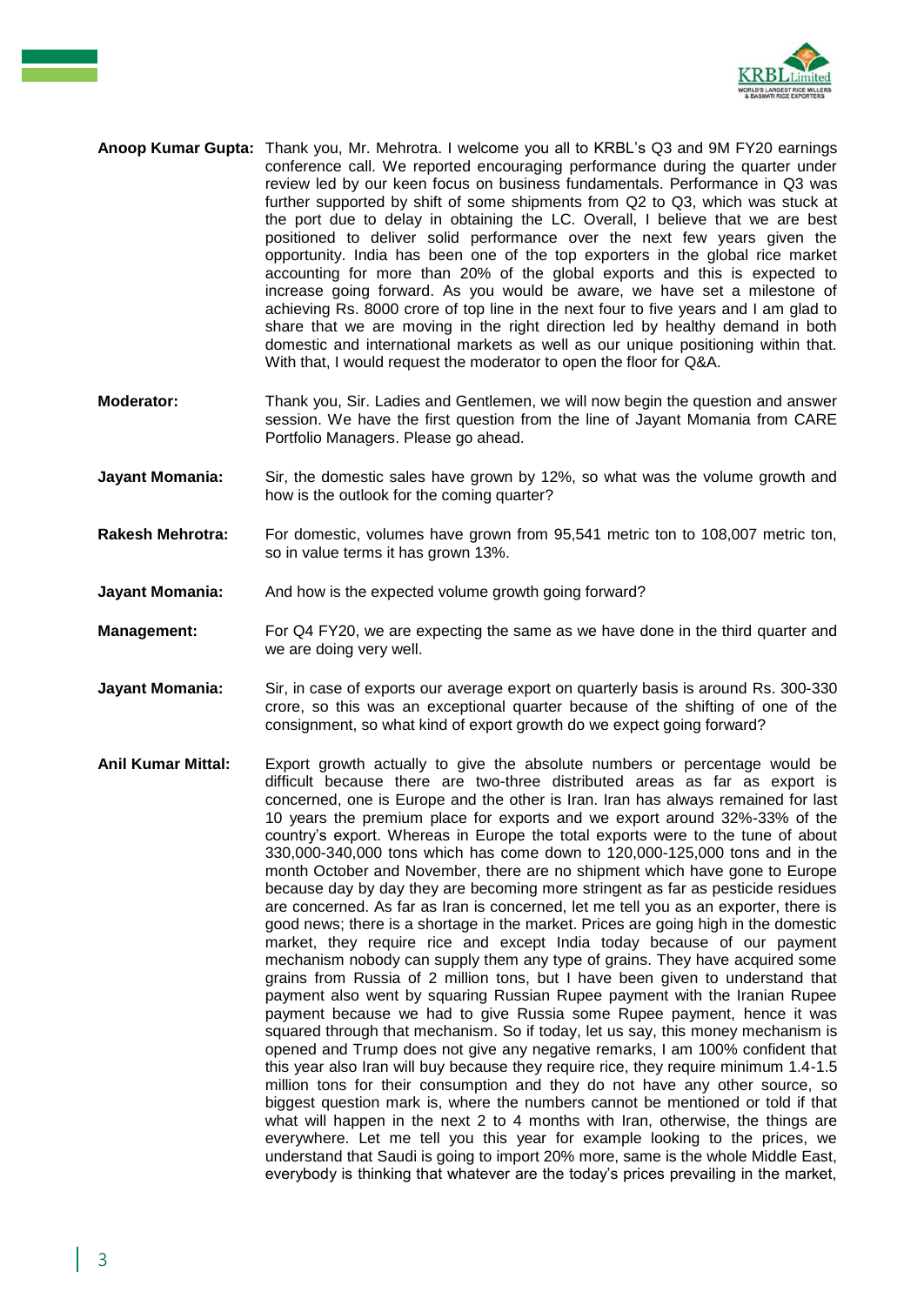

they will not come again and we are doing exceptionally well in rest of the Middle East countries.

- **Jayant Momania:** Sir, total exports for nine-month is higher by 30%, from Rs. 1230 crore to Rs. 1590 crore, so is it because of Iran or we have achieved growth in Saudi Arabia and other Middle East countries?
- **Anil Kumar Mittal:** No, it is altogether. We have done well because our brands are doing very good and we are an FMCG company the demands of the brands are also good. We are doing Iran business. along with other businesses. We were quite aggressive because the ultimate aim of the company was to ensure revenue growth along with the bottom line, which we have done good by achieving an increase of 17%.
- **Jayant Momania:** Sir, how are the paddy price this year?
- **Anil Kumar Mittal:** Paddy prices this year as on date is Rs. 28,000 to Rs. 29,000 a ton for 1121, Rs. 36,000 to Rs. 37,000 a ton for Basmati, and Pusa Basmati 1041, they are around Rs. 24,000-Rs. 25,000 a ton and they are lower by minimum 20% over last year.
- **Jayant Momania:** Sir, I could not get that stock inventory figures, can you repeat that as on December 31<sup>st</sup> this quarter and the corresponding quarter?
- **Rakesh Mehrotra:** We are carrying a total inventory of Rs. 3072 crore as on December 31, 2019.As of December 31, 2018, it was Rs. 3363 crore. As Anilji said the prices are down though we have almost same quantity, but the value is less, the purchase is cost less than that.
- **Moderator:** Thank you. We have next question from the line of Akash Shah from AMS Securities. Please go ahead.
- **Akash Shah:** Sir, there has been a consistent drop in the gross profit margin, so what is the reasons for that?
- **Anoop Kumar Gupta:** Drop in the margin if you see, the valuation of the stock has come down by 20% in this quarter compared to the last year crop and my EBITDA is just down by 1.5% to 2%. You see we have done so well in the market where the prices are less by 20% and our EBITDA get a dip of only 1.5%-2%. According to us, we have done a remarkable job.
- **Akash Shah:** Is this the new normal or do you see any revision or upward movement?
- **Anoop Kumar Gupta:** Now, definitely the stock is valued at the current price naturally in the coming quarters our EBITDA will be again +20.
- **Akash Shah:** My second question was there is a sharp drop in the price realization in the export market, what was the reason behind that?
- **Anil Kumar Mittal:** There were two main reasons. First of all, if you compare to last year, the prices have been dropping since January-February of the last year and continued up till now. The prices in the international market are still dropping, so many a times you have to sell the goods as per the market trend, but in our space our majority share is of the branding so there will not be much of difference. But the main difference came because we sold a bulk quantity this year to Iran and also to the Government of many other countries respectively. That is why the realization has dropped and that is the reason of EBITDA also coming down.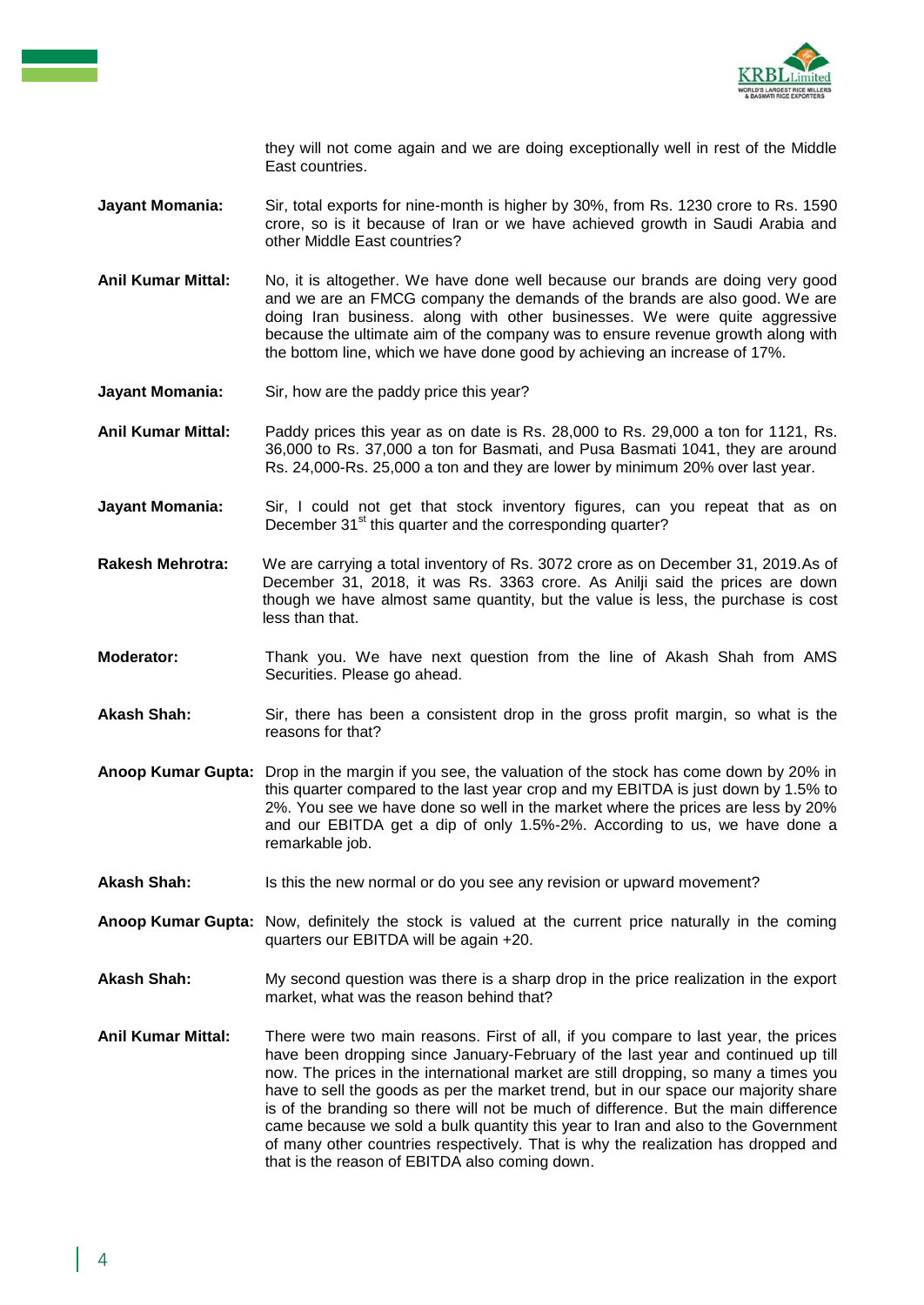

## **Akash Shah:** So the composition was of the lower price product and the overall market price has also decreased?

- **Anil Kumar Mittal:** It is quality also, let me tell you, today also Basmati has been sold right from \$800 to \$2000, My India Gate Classic is sold at \$2000 and there is a variant of Basmati rice which is sold at \$800 to \$900, it all depends. We cannot generalize with Basmati because there are blends of Pusa with 1121, traditional with Pusa, Basmati as just Basmati. I am not talking admixture, so there are two things, one is overall price pressure because of the new crop and other is that there are various variants and various brands which fetch different prices at different profit margins.
- **Akash Shah:** That is what I am asking, in the sales composition, the contribution from the lower price products has increased compared to higher price products?
- **Anil Kumar Mittal:** A few percentage, you are right, if you compare to the lower price products the percentage would be higher.
- **Akash Shah:** Have we exported anything to Iran in Q3?
- **Anil Kumar Mittal:** Yes, we have exported to Iran and you will be surprised in spite of so much bad news coming in from the media, there is not a single dollar which is pending in Iran of KRBL, we have received 100% payment.
- **Moderator:** Thank you. We have the next question from the line of Nitin Awasthi from East India Securities. Please go ahead.
- **Nitin Awasthi:** Sir, just one question regarding the noise which was being made by one of the newspapers about a cess which being levied on Basmati rice that is the development of Pusa which the Government had a hand in and that they would not benefit in form of royalty on that rice, your thoughts on the same?
- **Anil Kumar Mittal:** I am hearing this for the first time what you are telling. There is no sort of control whatsoever neither there is any MSP. There is nothing of the Government and that it is completely a free-trade commodity. There is no Government interference whatsoever neither I have heard any news that you are telling me, nor it is in the media or in the Ministry. I go to Ministry often, but I have not heard this.
- **Moderator:** Thank you. We have the next question from the line of Prateek Giri from Emerge Capital. Please go ahead.
- **Prateek Giri:** Sir, we recently saw a brand positioning from KRBL in the trendy YouTube segment where we have been seen KRBL in a high metabolism rice or that variety being advertised there. This is very commendable, so I just wanted to get your sense on the same was there a change in strategy of our brand positioning because prior to this, we were mostly into the biryani segment and we used to advertise ourselves as a biryani rice leader. But now we have seen a very positive advertisement and have seen the brand positioning strategy change, so some color on this, are we targeting youth or what is the strategy in this segment?
- **Anil Kumar Mittal:** This is a health segment; it is not that biryani is going separately. This is a brown rice segment which we are advertising and we are getting very good response. We are marketing this product in 1 kilo jar and the response is phenomenal and we are selling this to gyms also. There are two types of brown rice, one is the Basmati and one is non-Basmati, so we are advertising that. It is not a strategy; it is the strategy of a particular SKU. It has nothing to do with losing out on the biryani rice we are also doing very well in biryani also.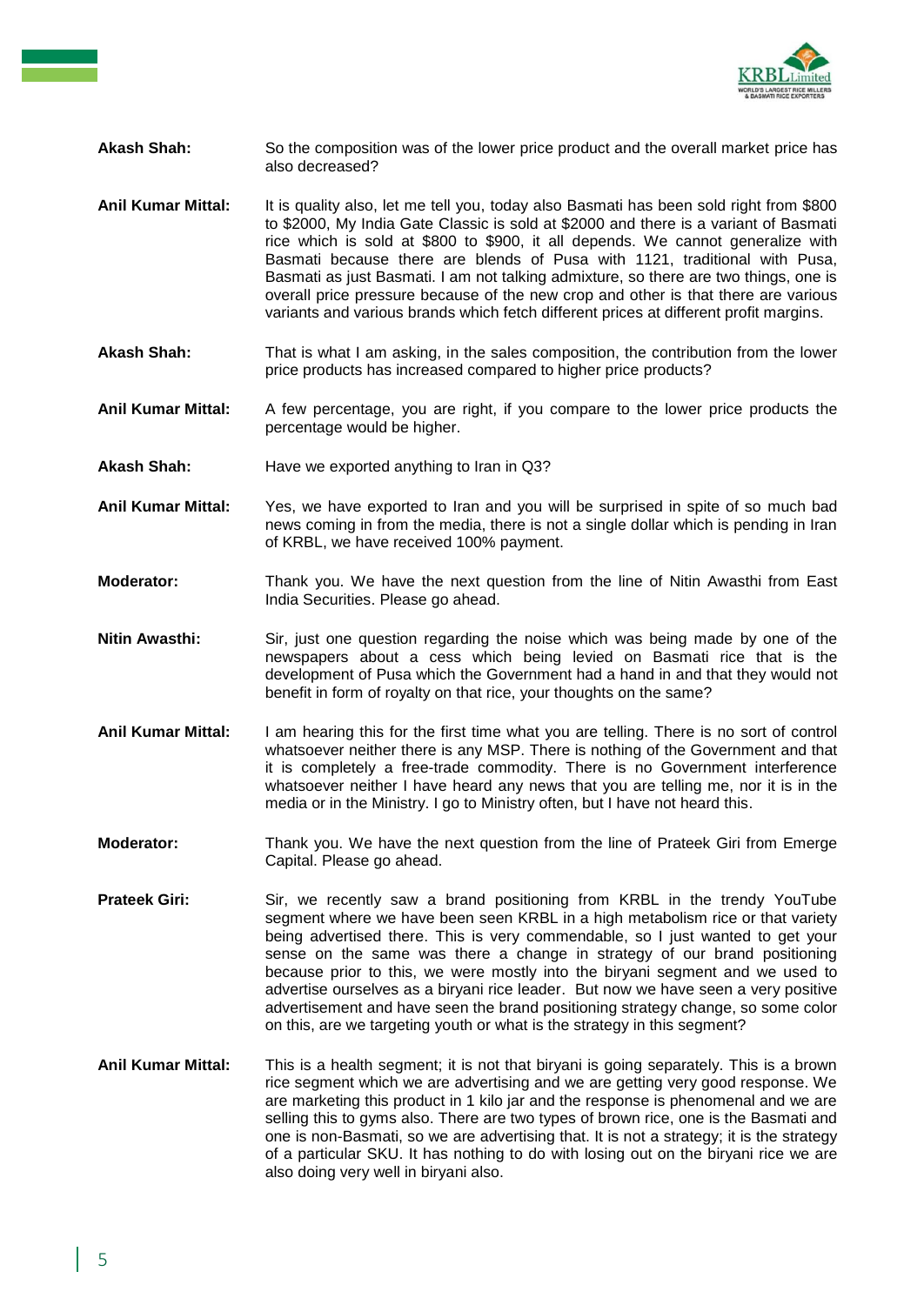

- **Moderator:** Thank you. We have next question from the line of Varun Goenka from Nippon Mutual Fund. Please go ahead.
- **Varun Goenka:** Sir, I have three questions, one on our non-Middle East volume growth, how is that trending or how is that responding?
- **Anil Kumar Mittal:** If you look at India's total exports as on date including the Persian Gulf, we have about 76% share of the Middle East including Persian Gulf and 24% in rest of the world, which includes Europe, America, African far East and part of the African East Coast and West Coast, so that is the total quantity what we are doing. It means our focus of KRBL as far as export is concerned it is always on the Middle East including the Persian Gulf. Now, the only concern in export is the Iran and Europe business. Iran is quite positive, we sometimes get so good news because recently 15 days back, there was a shortage of rice in Iran, people are demanding rice, prices have increased in the domestic market for which the Iranian Government is also concerned, so they cannot afford to not import rice whether they import from me or from somewhere else. Now Basmati is not available somewhere else, so their eyes is only on India, the only thing is they want to request the Indian Government to buy something to create that buffer what they had a year-and-a-half back of about Rs. 13,000-Rs. 14,000 crore against the import of crude oil. Now, those negotiations are going on and I do not know how Trump is going to do to help India or to help Iran or what will happen, that is the only question mark.
- **Varun Goenka:** Sir, prices are so attractive, given our cash flows and balance sheet which was strong, maximum how much are you looking to procure?
- **Anil Kumar Mittal:** We have procured about 6,70,000 tons of paddy and this year we have procured about 80,000-90,000 tons of rice as well and still we are buying. We are looking at another 70,000-90,000 tons of paddy.
- **Varun Goenka:** Sir, just two more things, in the power side I am seeing our EBIT going down and I think there are some receivables coming, so first the kind of tax benefit and return that we were making maybe over the next five years or 10 years we may not make the same including receivables, including lower margins, so how are we seeing that?
- Rakesh Mehrotra: Are you talking of nine months or for the quarter?
- **Varun Goenka:** Nine months.
- **Rakesh Mehrotra:** For the nine months, in the power generation front, the generation was a little down in the generation of wind and solar because of longer monsoon and longer winter also. And there were some REC sales last year, which were not there in this year because REC had expired so apart from that we are on track almost on the same level.
- **Varun Goenka:** What is our ballpark figure, in case of EBIT levels annually for our total business that we should expect and what is the status of receivables?
- **Anil Kumar Mittal:** Varun, we are expecting Rs. 110 to Rs. 120 crore as our revenue from the power results out of which we have to just give annual maintenance contract to Suzlon.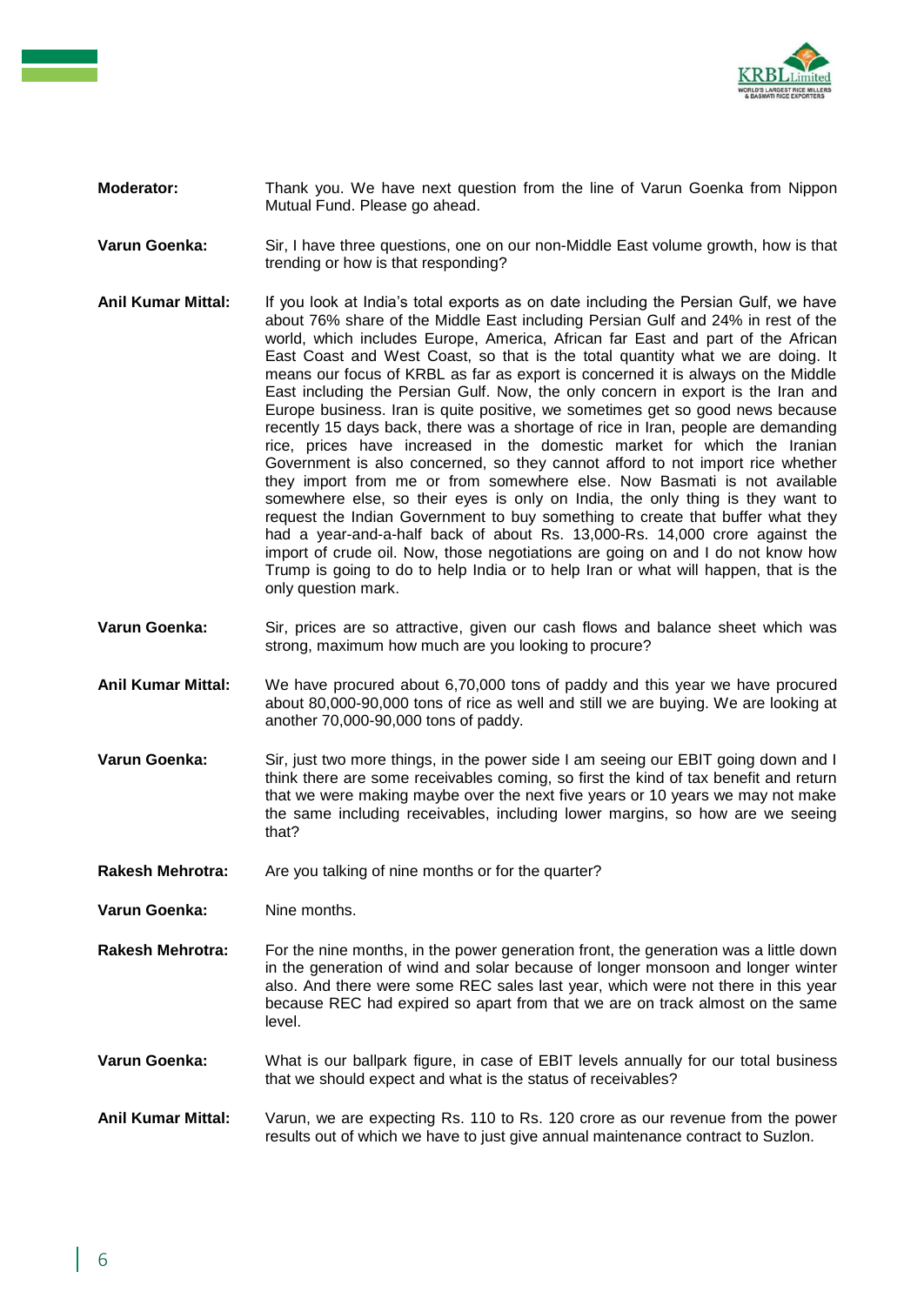

- **Varun Goenka:** Just a final thing Sir, you are talking about Rs. 8000 crore of sales in four to five years, so anything that you can share maybe on what are we doing on investing in middle management which is strong or distribution, our branding continues to be very, very good, it is visible on YouTube and other areas, but we see across all other companies they are heavily investing in very strong middle management which can take the company next 10-20 years?
- **Anoop Kumar Gupta:** Varun, we are investing lot in logistics, warehousing, lot of processing and in packaging plants. We are investing this year also, we are going to invest for next 18 to 20 months regularly because that is the only way where we can reach to that type of a top line, number one. Number two, our distribution level from Kashmir to Kanyakumari, there is not a single place which is left empty. Our distribution level is very strong and in the last month December alone, we have created 60 new SKUs in Unity brand. This is a very average priced thing which can be very well afforded by the Indian community. I am expecting this Unity brand to be about Rs. 1000-Rs. 1200 crore in next one or two years.
- **Varun Goenka:** Sir, the Unity brand the institutional brand you are also taking it to retail?
- **Anoop Kumar Gupta:** To the consumer, yes.
- **Varun Goenka:** Sir, in this GST rates is there any improvement now, because GST rates might go up then that may deteriorate our position, if that happens at all, for the institutional segment?
- **Anoop Kumar Gupta:** A lot of representations are made, everybody has said that you should test grain at even 1% and everybody from North to South, everybody is saying that 1% or 2%, how can they increase, I do not think they will increase.
- **Moderator:** Thank you. We have next question from the line of Manish Bhandari from Vallum Capital. Please go ahead.
- **Manish Bhandari:** Sir, I have few questions, this is regarding the target of Rs. 8000 crore which you have put yourself for four to five years, so how much will be from the rice and how much should be the non-rice business in this and does it include any kind of inorganic growth rate, which you would have assumed?
- **Anoop Kumar Gupta:** This is totally I think 95%, we are not investing anymore into energy, so whatever energy we are getting Rs. 120 crore per annum, it will not be increased from that, so 98% of the revenue will be from rice only.
- **Manish Bhandari:** When you mean your efforts in Sooji or any of those areas?
- **Anoop Kumar Gupta:** When I say rice all kinds of rice products, I mean rice and allied products, we have recently launched Idli rava..
- **Manish Bhandari:** Sir, one metric which you keep on giving is about your volumes which has grown in the domestic market, can you also share how much is the market share gain in the domestic market and how much the domestic market has grown in this quarter?
- Anoop Kumar Gupta: We do not have the report from ALC on a quarterly basis, I will get on 31<sup>st</sup> March, so I cannot share the numbers, but as per the market feedback, we have about 35%-36%.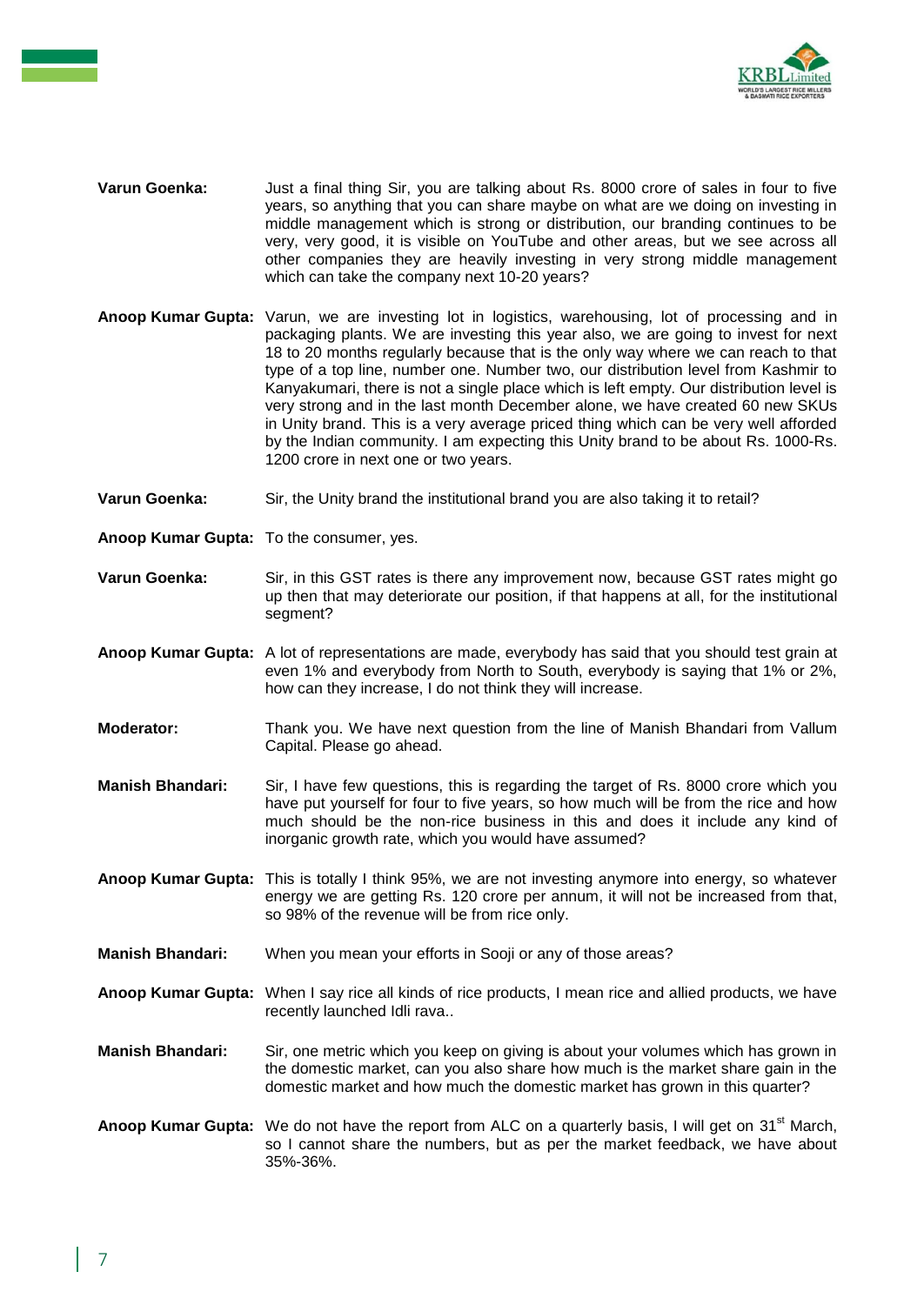

- **Manish Bhandari:** Sir, I have another question regarding the silica, so I am told that there is a process from where the rice husk can be used to make silica and that is one product which goes into the tire industry and many of these companies are using to mix it with the carbon black, so do you make it and are you planning to make this product and how remunerative it is and you have ever evaluated?
- **Anil Kumar Mittal:** No, actually we at KRBL are working on this project since 2004. We went to Japan, and also America to find out how to create silica. We even collaborated with one German guy, but didn't succeed. When it comes to a lab model, it is a successful process, but when it comes to commercial model, it is not a viable project. The amount of water, electricity and so many other things that it includes it becomes a non-viable project. Yes, you are right, I have recently understood, we have given certain ash to the tire industry say about one or two lots but they could not work with it and could not succeed on that. But recently, I've known to understand we call it amorphous silica. Now this amorphous silica I have understood that in China somebody has succeeded and we are planning to go and see if somebody can show us the plant. It is in our mind for one simple reason that we are the only company today I would say in the World not in India or Asia but in the World, in case of sugarcane we have utilized it in all vertical for example husk, we convert into furfural, furfural into furfural alcohol, then we make power, bran we use for rice bran oil, DOC we use for cattle feed, everything is utilized, only one thing is left that is the amorphous silica and we are desperate. We do not want that to be left out and would want to be a 100% byproduct utilized company.
- **Manish Bhandari:** Sir, my another question is based on the conference call made a year back, you did make a point about the GI certification or maybe a certification where we could have distribution between a two-year age-old Basmati versus a one-year old Basmati on our selling proposition, so is there anything that you have done on this?
- **Anil Kumar Mittal:** GI issue is total sub judice. There are various cases filed, one is at Delhi High Court, one in Madras High Court, and another is in Indore High Court. People those who have vested interests they put one case after another to ensure that whatever was the original GI area, they want to expand that area. As far as twoyear ageing is concerned, we are the only company who is doing this two-year of ageing, but there cannot be any scientific recognition or a certificate which can confirm that this rice is one year or two years or this is two-and-a-half years. About four years back, this Ramdev company they filed a suit against us saying that we are putting wrong declaration on the pouch that the rice is two years old. We then went all way to Bombay to the advertising concept and we proved with the chartered accountant letter, our storage pattern and everything that genuinely KRBL products are two years old.
- **Manish Bhandari:** So, there cannot be any technological innovation in this to prove?
- **Anil Kumar Mittal:** There is no technological innovation.
- **Manish Bhandari:** Sir, I have another question regarding the loss of market share for Basmati in Europe, so is there any other thing what you can do to regain the market share in Europe which is non-residual pesticide seeds and from their paddy onwards to working the chain backward?
- **Anil Kumar Mittal:** Lot of work is being done, the Ministry of Agriculture is doing its best what it can do, every 10 days they call us. There are various meeting at the state-level and at the centre level. The only remedy or way is that we start producing the rice pesticide free. If we are not able to do it, Europeans are not going to agree to it, number one, and this stringent control will slowly in the next three to four years may come and spread to other continents of the world, so therefore it is a matter of concern for the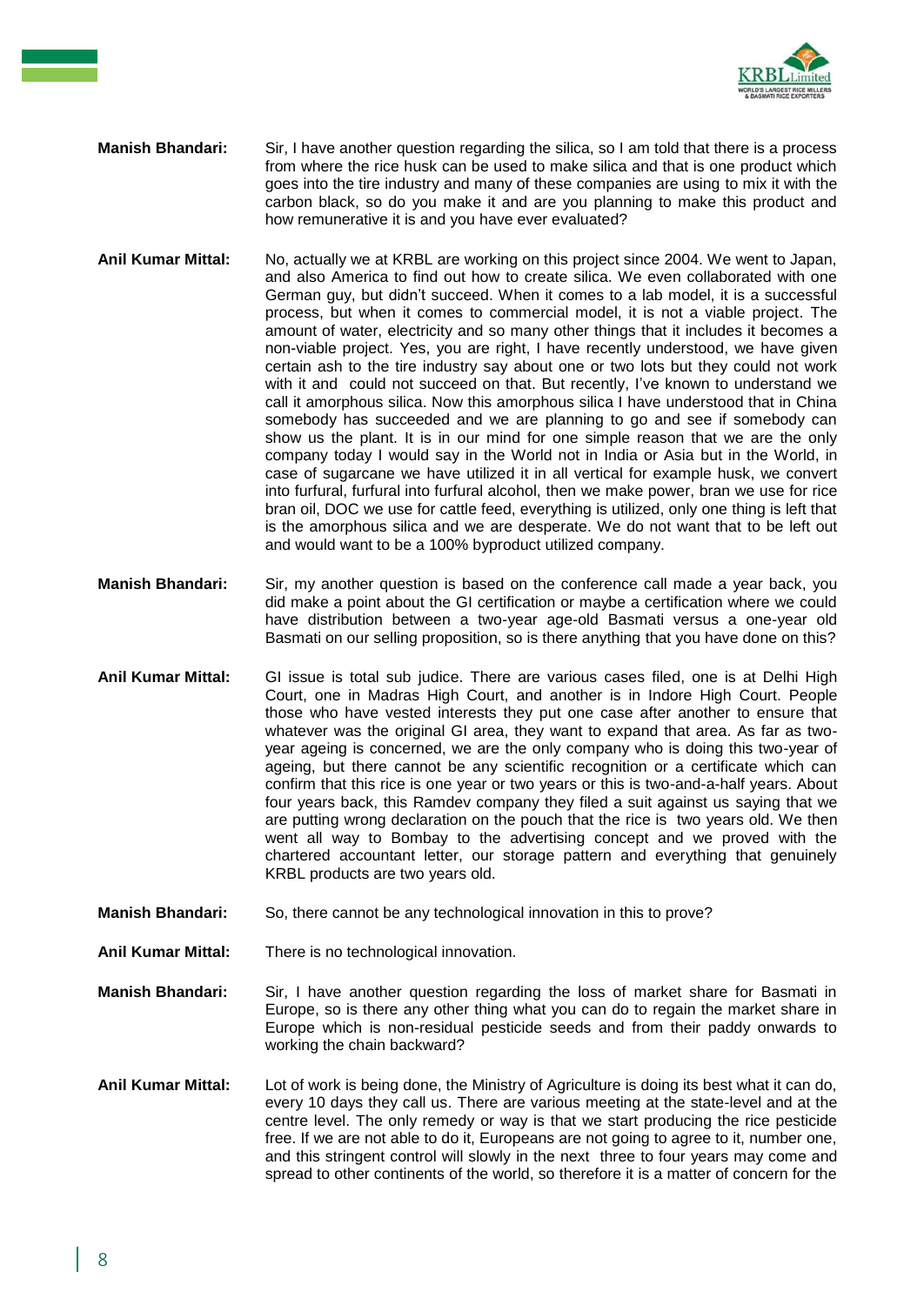

rice industry. We are spending crore and crore of rupees. This time a great job was done by the Punjab Government, the Secretary of Agriculture, Mr. Punia he did a remarkable job being in the Government, he became proactive and really did a notable work at the field level. As we achieved sufficient material and that to pesticide free. But not that amount of quantities which are required to be exported, may be I have today about 10,000 tons, wherein I require 50,000 tons, so there is still a gap of 40,000 tons, so we are working on it, so as I feel within two years there will be a solution and our 25% to 30% crop of what we produce will be pesticide free.

- **Manish Bhandari:** Sir, you made a comment about the size of Unity brand to be Rs. 1200 crore, is it at the company level or at the retail level?
- **Anoop Kumar Gupta:** I am talking at the company level.
- **Manish Bhandari:** How much will be the India Gate as of today?
- **Anoop Kumar Gupta:** India Gate balance is about Rs. 1200-Rs. 1300 crore, in case of only domestic I am talking.
- **Manish Bhandari:** And you have to include domestic and our exports?
- **Anoop Kumar Gupta:** Our 65% of our top line is India Gate.
- **Moderator:** Thank you. We have next question from the line of Anish Jobalia from Banyan Capital. Please go ahead.
- **Anish Jobalia:** Sir, just wanted to speak a bit on the volumes, looking at our inventory levels which is flat as of December as compared to last year and there was a shift of the orders from Q2 to Q3 as well as there were some bulk orders in Q3, so if you can provide some guidance around that how do we see the volume growth in Q4 and FY21 that will be very helpful considering what are the factors which are affecting our volumes?
- **Anoop Kumar Gupta:** We are doing well, if you see going forward Q4 FY20 would be same as Q3, so I think it will be a repetition and as far as next year is concerned, we are quite positive, at least a minimum of 15% to 20% we would like to have increased in the top line.
- **Anish Jobalia:** Sir, can one assume that the volumes that we did in Q3 will also repeat in Q4, is that what you are trying to say?
- **Anoop Kumar Gupta:** Volumes more or less would be the same, actually there was around Rs. 200 crore shifted from Q2 to Q3.
- **Anish Jobalia:** So, if we were to adjust, there was some 52,000 metric tons you had mentioned in the last call, and that got shifted so one is to adjust for that?
- **Anoop Kumar Gupta:** That was around Rs. 200 crores, so we are left with Rs. 1130-Rs. 1140 crore which we are 100% sure of achieving that number in the fourth quarter.
- **Anish Jobalia:** In FY21, we will get a value wise growth of 15% to 20% is that your expectation?

**Anoop Kumar Gupta:** Yes, we are looking at that only.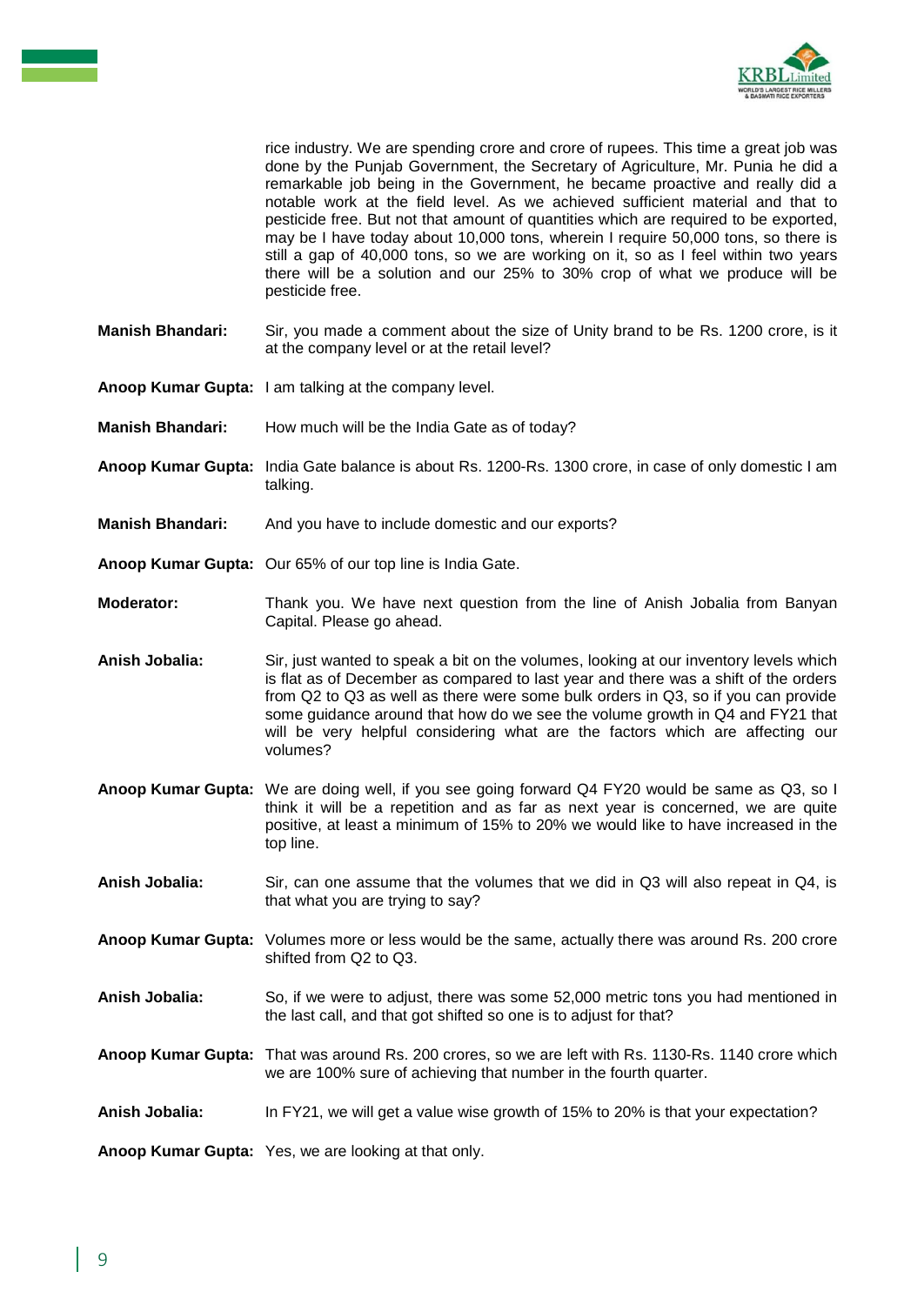

- **Anish Jobalia:** Could you if possible, split this how will this be growth wise in FY21 for domestic as well as the export markets?
- **Anoop Kumar Gupta:** Generally, if you see for last seven years, it is always been like 50:50, 2% or 3% here and there.
- **Anish Jobalia:** So growth would be equally split between the domestic and export market?
- **Anoop Kumar Gupta:** Yes, it will be equally split.
- **Anish Jobalia:** The Second question about the margins, as you mentioned that the stock has been revalued, the inventory is now at lower price, so the Q4 as well as FY21, we should see more than 20% EBITDA margin is what you are trying to say in your initial comments?
- **Anoop Kumar Gupta:** Yes, we were looking at that only because according to us, today the price in the market is the lowest in the last two to three years, so we think it is the time to build up the inventory and I think going forward our EBITDA will increase.
- **Anish Jobalia:** One question around the business model, whatever we are buying today that will start getting reflected in the gross margins say two to three years down the line, I mean is that the right way to understand? if you are buying paddy at Rs. 28-Rs. 29, so that impact will come two to three years down the line or how should one look at it?
- **Anoop Kumar Gupta:** It will come after one year to one-and-a-half years, it will start reflecting.
- **Anish Jobalia:** Is it possible to give some update around the tax liability that is pending, as you mentioned we are very confident of getting it in our favor, so is there any update around that?
- **Anoop Kumar Gupta:** We are hopeful that the order should come maximum by fortnight and as far as tax is concerned, we have already deposited Rs. 183 crore and we are very hopeful that order will come in our favor.
- Anish Jobalia: So in the next 15 days, there should be some clarity around the tax?
- **Anoop Kumar Gupta:** Yes, hope so.
- **Moderator:** Thank you. We have the next question from the line of Tiruth Muchhala from Elusive Idea Advisory. Please go ahead.
- **Tiruth Muchhala:** Sir, I actually wanted to understand something about how India consumes broken rice, so in terms of percentage of our sales approximate how much should be broken rice? And two is, what is the trend of people moving from unbranded loose broken rice to branded broken rice?
- **Anoop Kumar Gupta:** The total consumption in India is about 2.3 to 2.4 million tons out of which around 35%-40% is broken rice. So for KRBL also, of my total sales 30%-35% is broken rice and 65% is head rice. But slowly people are also moving to other types. The person who was eating Mogra has shifted to Dubar, a person who was eating Dubar has moved to Tibar, a person who was eating Tibar has moved to Super so these are all head rice that I am talking about. So people are shifting preference and it depends upon the price also. If you compare the pricing from last year, it is lower by 5% to 10% so the shift is more. And more on the upper scale, the person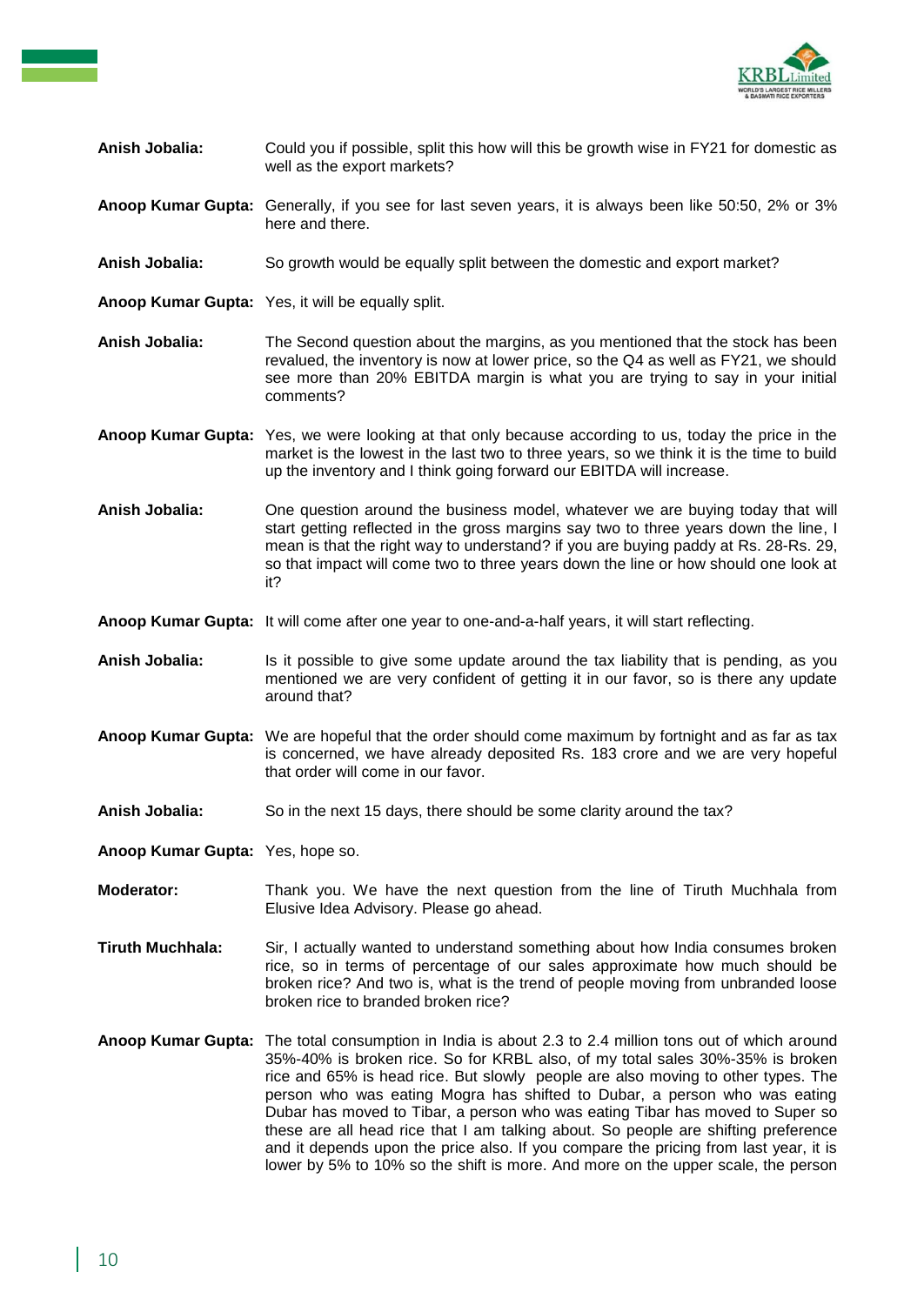

who was consuming Mogra has shifted because of the price, so there is a shift from broken to head rice overall.

**Tiruth Muchhala:** What is the trend like in the markets outside India, do people consume a lot of broken rice or is it largely head rice?

Anil Kumar Mittal: Broken is not allowed to be exported outside the country, it is only to be consumed within the country. As per the Government policy, we are allowed to only export head rice.

**Tiruth Muchhala:** Another question was on our future growth plans, so outside of Middle East, are there any other big markets that we can tap because you explained the Europe problem now, but apart from that are we seeing any trend towards the Basmati consumption outside of Middle East?

- **Anil Kumar Mittal:** Let me tell you, if you look at the five-year chart, there has been a tremendous growth for countries like Mauritius, Seychelles, South Africa, these have started importing quite good numbers compare to what we used to import about five to seven years back. Similarly, in African continent also countries like Cotonou there are markets of non-Basmati, but they have also started quoting some Basmati rice too. African continent is importing Basmati rice. Then there are markets which we are developing that is Argentina and Brazil, Argentina is already importing but Brazil there is no customer for us yet, I do not know whether something is going to Brazil or not. Then one of the biggest markets which we dream of, which we are trying to develop for us was China and there is a good demand in China for Basmati rice. Because of the Government controls and most of the rice is controlled by the Government of China, that is becoming one hindrance to us, otherwise, China can become another importer of about 300,000 to 400,000 tons of Basmati rice. And you will be surprised that we have done already a good contract with Japan. Japan has started importing about 700,000-800,000 tons which was a market of just 100 tons five years back, so the markets are developing and increasing. We are actually working more towards Europe. Europe is a market, which I feel looking into the Asian population and even the locals inhabitants like UK, UK is a place where the locals also eat lot of Basmati rice not the others parts of Europe, but especially UK, so what I feel that if we are able to produce pesticide free, this market is going to develop, a good share of the market will come from Europe also. We are trying all the fronts to enhance the quantity from 4.4 million tons to 5 million tons.
- **Tiruth Muchhala:** Also about Europe, the fact that we are so well connected with the funds, what is preventing us from reducing the pesticide residues in our produce?
- **Anil Kumar Mittal:** There are two things, first of all that we say habits die hard, for last 50 years farmers have been growing their produce with a particular mindset and to change their mindset is not very easy that is number one. They are also worried that what will happen if their crop becomes effective with disease. So they start using too much of pesticides because the cost of the pesticide per ton or per acre if you see it is not that much compared to the crop size. So to enable to save them from any disaster of the crop they use too much of pesticide which we are slowly making them understand no this is a wrong philosophy and if they continue to do like that not only they are spoiling the crop, but they will spoil the soil of the country, spoil the water of the country because when it rains, the same pesticide will flow inside the earth causing damage. So there are many things which we are educating the farmers and I am quite sure it might take another one to two years, maximum two years and we will win over this situation.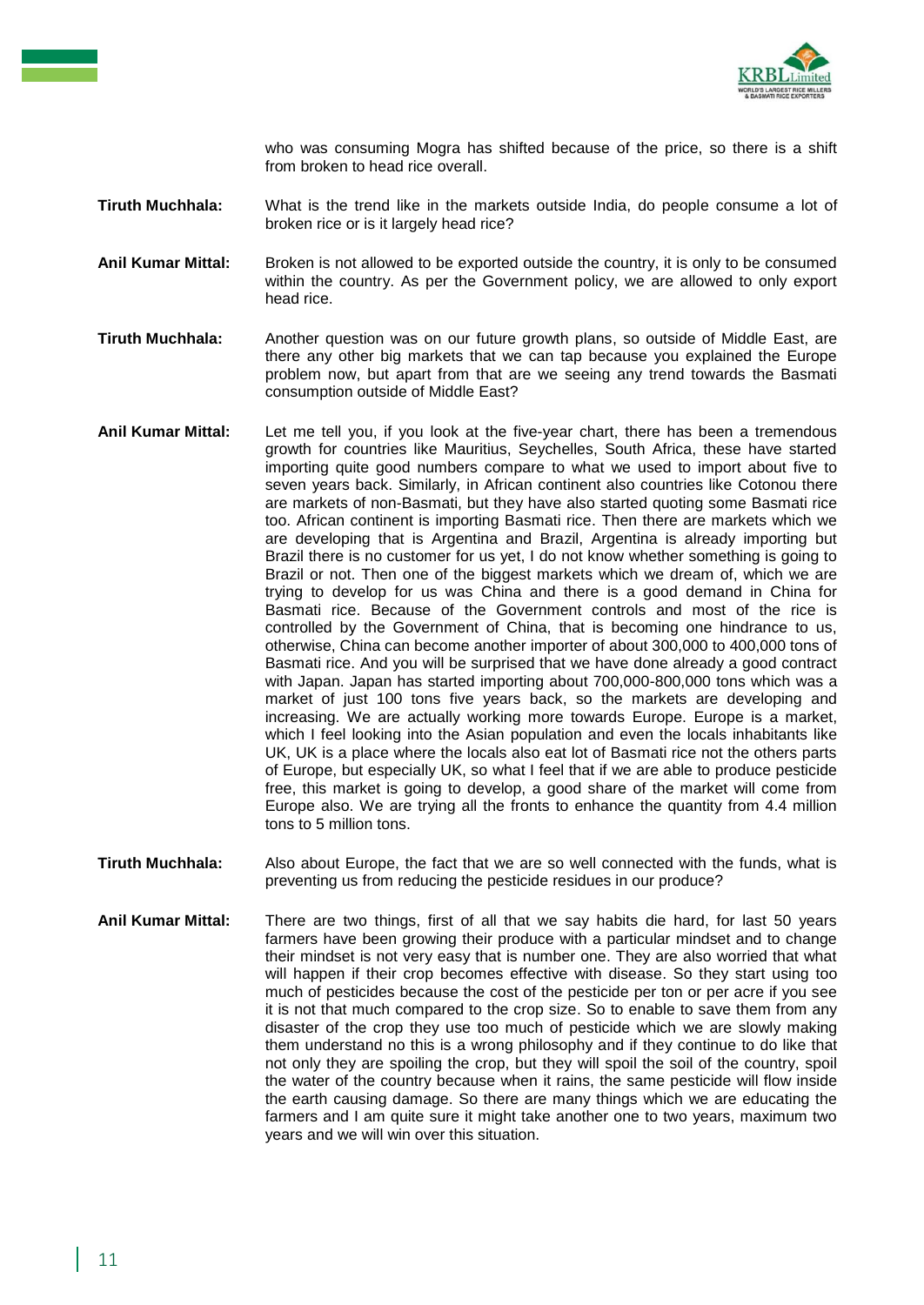

- **Moderator:** Thank you. We have the next question from the line of Rajeev Agrawal from DoorDarshi Advisors. Please go ahead.
- **Rajeev Agrawal:** Sir, I have a data question, can you breakdown the inventory that you gave in terms of the paddy, the rice and also the quantity that you have?
- **Rakesh Mehrotra:** The inventory levels, we are having a paddy inventory of 5,16,877 metric tons valued at Rs. 1467.82 crore and the price is Rs. 28,398 per metric ton. We have rice stock of 3,08,424 metric tons valued at Rs. 1500 crore and the average price is Rs. 48,640 per metric ton.
- **Moderator:** Thank you. We have the next question from the line of Dikshit Mittal from Subhkam Ventures. Please go ahead.
- **Dikshit Mittal:** Sir, my question is on the extent of the inventory valuation loss that you have recognized in this quarter?
- **Anoop Kumar Gupta:** No inventory loss, what I said the market was down by 20% and instead of that also we adjusted our inventory accordingly and our EBITDA was down just by 1% to 1.5%. If you see the valuation of rice for the last quarter it was at Rs. 50, this quarter it is Rs. 48 so basically on a 3 lakh ton of Rs. 2 means around Rs. 60 crore.
- **Dikshit Mittal:** So this correction is on the finished inventory of rice?
- **Anoop Kumar Gupta:** No, we have two types of inventory, one is paddy and one is rice. Rice also we keep for ageing, it is not finished, it is semi-finished.
- **Dikshit Mittal:** Sir, have you taken any price cuts in light of this fall in the Basmati price?
- **Anoop Kumar Gupta:** We have not taken a price cut, if you look at the domestic market, we have given some coupons to the retailers, some schemes. So instead of price cut we are giving promotion to the retailer.
- **Moderator:** Thank you. We have the next question from the line of Kush Gangar from CARE Portfolio Managers. Please go ahead.
- **Kush Gangar:** Sir, my question was on other expense, our other expense has increased significantly in this quarter compared to year-on-year, was it mainly due to ad spend?
- **Anoop Kumar Gupta:** No, it is the trade on sales clearing charges, you see the quantum over to last year is too much, so pro-rata the expenses are also high and even advertisement is high, you are right about the Rs. 10 to Rs. 15 crores difference in the advertisement amount. if you compare with the last quarter same year. And there is a difference of about Rs. 35-Rs. 40 crores on trade on-sale advertisement than other expenses on account of related to sales.
- **Kush Gangar:** With respect to your interview probably after the last quarter result, you had mentioned that you wanted to increase the promoter holding to 62%-63%, how do you aim to do that? As we have been buying from the open market, because of the silent period that must have been stopped, so is there any possibility of buyback or how do you aim to increase that?
- **Anoop Kumar Gupta:** We will look at it, Trading window was closed for last one month, now it is going to open tomorrow. We may look at it whatever the market is.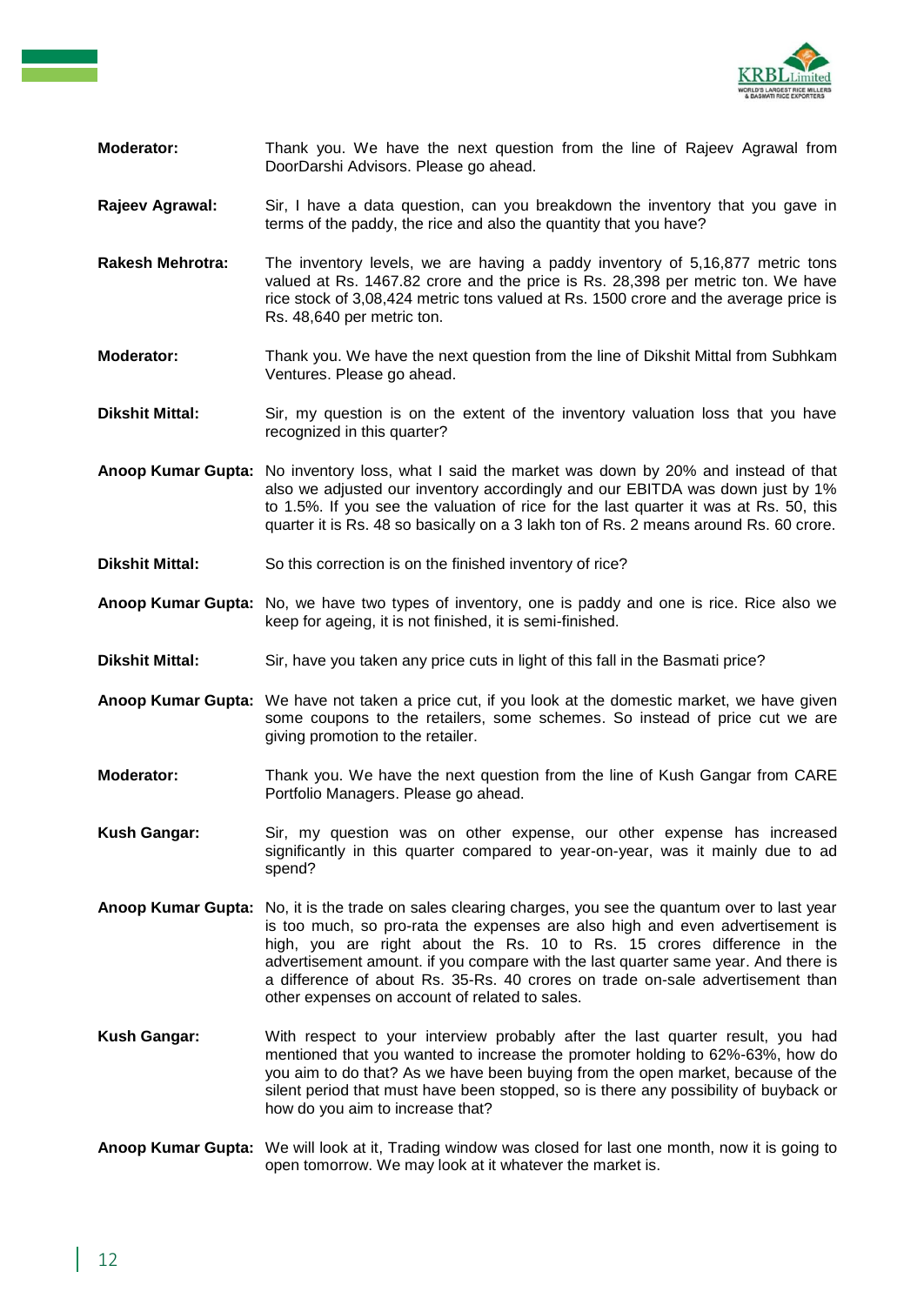

- **Moderator:** Thank you. We have next question from the line of Karan Chopra, an Individual Investor. Please go ahead.
- **Karan Chopra:** Sir, I would be really grateful if you could throw some light on the latest updates on the ED case?
- **Anoop Kumar Gupta:** On the ED case if is you see AA adjudicating Authority has confirmed the, attachment of the property, we immediately went to the tribunal and tribunal has restood the possession to the company, but they have taken a undertaking from us saying that we cannot sell or do anything of the property but we can use the property until the case is decided and the case will be decided in three to five years , but the amount is limited to Rs. 15 crores.
- **Karan Chopra:** How much time it is going to take for the case, is there any time bound or no limit as such?
- **Anoop Kumar Gupta:** Generally, what we have heard is that the cases take four to five years.
- **Karan Chopra:** GST on unbranded rice, any possibility?
- **Anoop Kumar Gupta:** At present it is zero, I do not think Government will go for a tax on the non-branded rice.
- **Karan Chopra:** And the Rs. 183 crores that we have submitted for the income tax case, in case as you said if it goes in our favor, is all that amount going to be remitted back to the company?
- **Anoop Kumar Gupta:** Yes definitely with 6% interest.
- **Karan Chopra:** Okay, that will directly go into the profits of the company?
- **Anoop Kumar Gupta:** Not profit, but the reserves of the company, it will reduce our debt further. It has not gone from the profit so why it should come in the profit.
- **Moderator:** Thank you. We have the next question from the line of Shubankar Ojha from SKS Capital. Please go ahead.
- **Shubankar Ojha:** Sir, I missed out your answer on potential buyback, if you can just share your view on the same?
- Anoop Kumar Gupta: We were buying up till December 31<sup>st</sup> thereafter the window was closed for one month, now that the results have come, we may restart buying again.
- **Shubankar Ojha:** That you are doing, I am saying is a company doing a buyback?
- **Anoop Kumar Gupta:** No, we do not have any proposal for the company to do buyback because I feel our liquidity is already too less in the market and if we start further squeezing the liquidity, it will not give a good reflection and that there is no much liquidity in the market.
- **Shubankar Ojha:** So the promoter was a buyer prior to the trading window got closed I think and it is again opening on Monday I believe?

**Anoop Kumar Gupta:** Yes.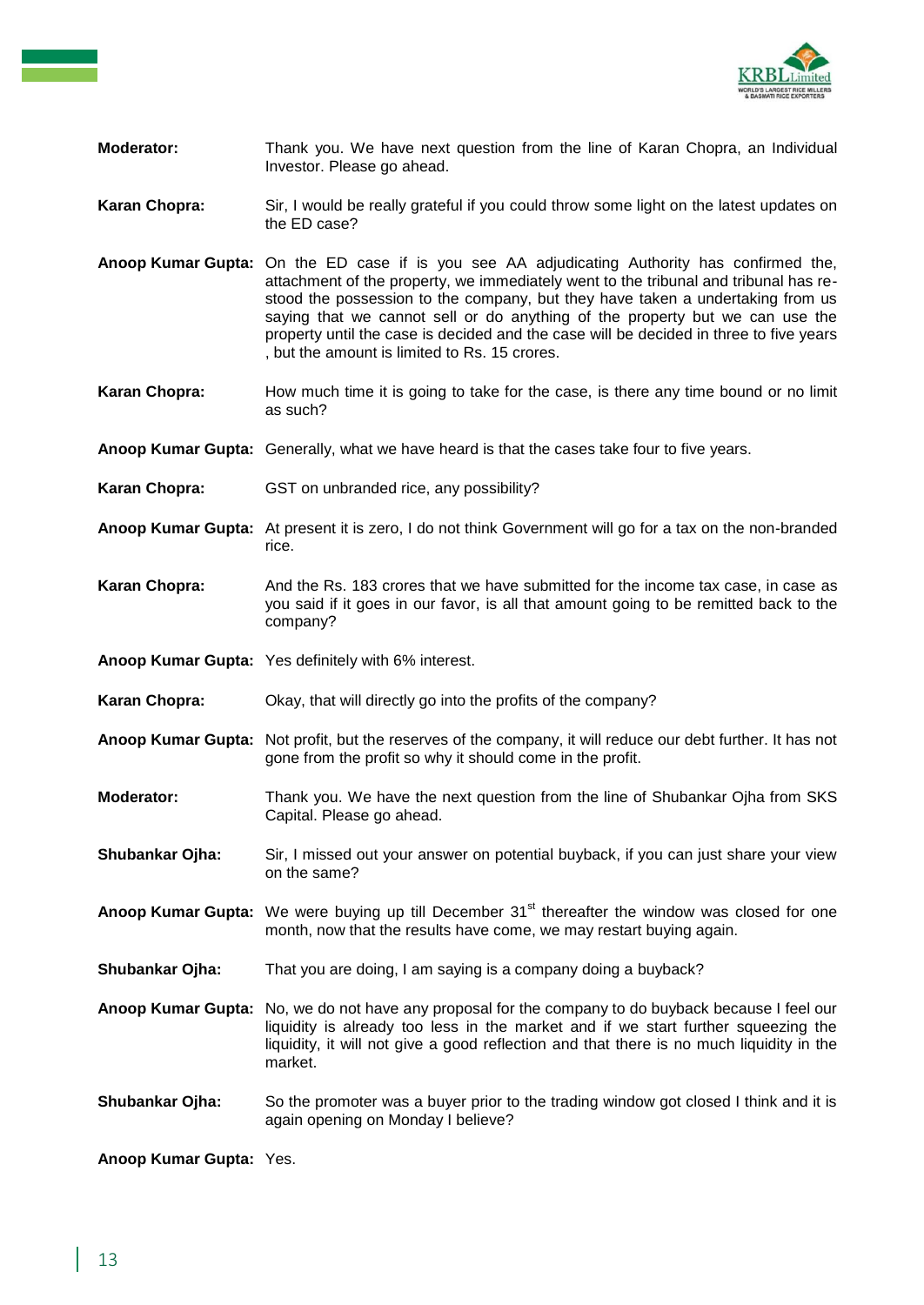

## **Shubankar Ojha:** Right, that you continued to do, that arrangement you have?

**Anoop Kumar Gupta:** Yes we may continue depending upon the availability of funds on Director's side.

| Moderator:                | Thank you. We have the next question from the line of Manan Patel from Equirus<br>PMS. Please go ahead.                                                                                                                                                                                                                                                                                                                                                                                                                                                                                                                                                                                                     |
|---------------------------|-------------------------------------------------------------------------------------------------------------------------------------------------------------------------------------------------------------------------------------------------------------------------------------------------------------------------------------------------------------------------------------------------------------------------------------------------------------------------------------------------------------------------------------------------------------------------------------------------------------------------------------------------------------------------------------------------------------|
| <b>Manan Patel:</b>       | Sir, I have one question in one of the interviews you mentioned that you are looking<br>at divesting the energy business, so do you have any updates on that?                                                                                                                                                                                                                                                                                                                                                                                                                                                                                                                                               |
|                           | Anoop Kumar Gupta: We had tried, we had appointed KPMG and E&Y also, but it does not make any<br>economic sense to us disinvest the energy business.                                                                                                                                                                                                                                                                                                                                                                                                                                                                                                                                                        |
| <b>Manan Patel:</b>       | Okay, so for now it will be in the business?                                                                                                                                                                                                                                                                                                                                                                                                                                                                                                                                                                                                                                                                |
| <b>Anil Kumar Mittal:</b> | With KRBL only, yes.                                                                                                                                                                                                                                                                                                                                                                                                                                                                                                                                                                                                                                                                                        |
| Moderator:                | Thank you. We have next question from the line of Sachit Khera from Smart Equity.<br>Please go ahead.                                                                                                                                                                                                                                                                                                                                                                                                                                                                                                                                                                                                       |
| <b>Sachit Khera:</b>      | Sir, could you tell me the inventory figures as of December 18 <sup>th</sup> if that is available<br>with you, volume figures for paddy and rice?                                                                                                                                                                                                                                                                                                                                                                                                                                                                                                                                                           |
| <b>Rakesh Mehrotra:</b>   | Rice we had 3,37,065 metric tons valued at Rs. 1581 crore, average price is Rs.<br>46,905 per metric ton. The paddy is 5,00,392 metric ton valued at Rs. 1675.59<br>crores, average price is Rs. 33,486 per metric ton.                                                                                                                                                                                                                                                                                                                                                                                                                                                                                     |
| <b>Sachit Khera:</b>      | Sir, in Q4 do we plan to considerably increase our procurement, considering the<br>low paddy prices?                                                                                                                                                                                                                                                                                                                                                                                                                                                                                                                                                                                                        |
| <b>Anil Kumar Mittal:</b> | You will see paddy season has already gone, 90%-92% of the paddy has already<br>come in the market, now the balance 6%-7% paddy is there and we are regularly<br>buying. We have already bought 670,000 tons and I told you previously also we<br>intend to buy another 70,000-80,000 tons.                                                                                                                                                                                                                                                                                                                                                                                                                 |
| <b>Sachit Khera:</b>      | Sir, considering that the price, acreage this time was higher, right for Basmati?                                                                                                                                                                                                                                                                                                                                                                                                                                                                                                                                                                                                                           |
| <b>Anil Kumar Mittal:</b> | It was more or less same, it was higher by 2%-4%.                                                                                                                                                                                                                                                                                                                                                                                                                                                                                                                                                                                                                                                           |
| <b>Sachit Khera:</b>      | Isn't it our policy to sort of slightly increase the procurement by 15%-20% if the<br>prices fall by end of quarter?                                                                                                                                                                                                                                                                                                                                                                                                                                                                                                                                                                                        |
| <b>Anil Kumar Mittal:</b> | When you talk of procurement, it is not only the funds availability, like that I can<br>also buy 100,000 tons. Let me tell you, as a company we also want at this prices to<br>procure another 200,000-300,000 tons and we have funds also, but the reason is<br>you require place, you require godowns, you require so many other infrastructure,<br>there is a lot of logistic problem and if you do not handle paddy properly it gets<br>damaged, discolored, there are so many things you have to look into the paddy.<br>Many a times what happens that if we require paddy and we feel that next year will<br>be a difficult year then in March-April also we will start buying paddy from the inside |

sources, people those who are hoarders, from hoarders then we buy paddy and rice both. Let me tell you Basmati, it is not that easy because of your funds you can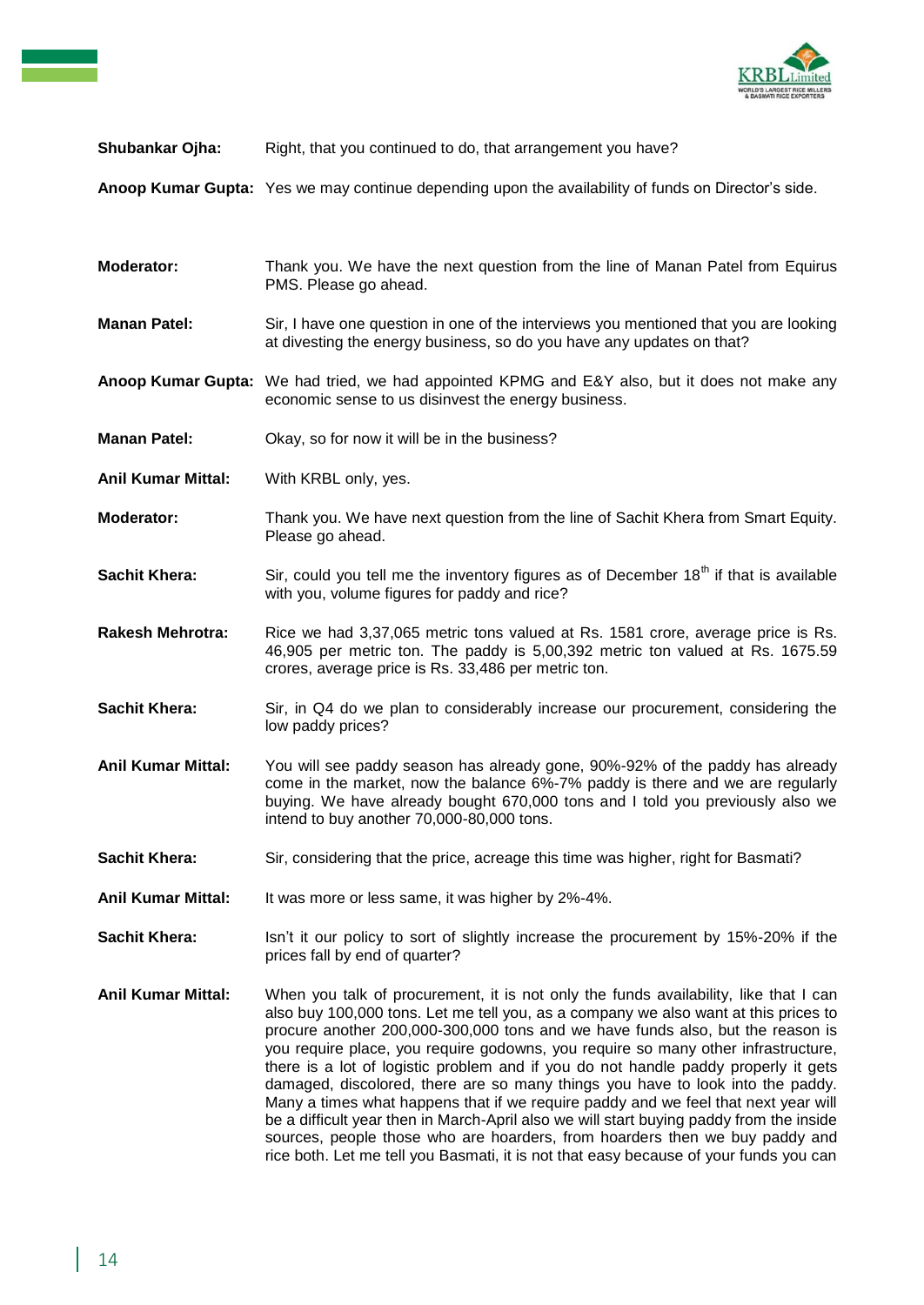

buy as much quantity as you want, but you require a special care to handle those quantities.

- **Sachit Khera:** Sorry, I was under the impression KRBL increased its warehousing capacity over the last one or two years, so procurement might potentially be higher, I think that was my mistake and I apologize for that?
- **Anil Kumar Mittal:** You know how much warehousing I have, if I tell you the figures, today my warehousing would be around 2.4 to 2.5 million square feet, number one. In that I keep only rice, there is no paddy. For paddy, we have around may be six or seven million square feet of area on which we keep paddy, so already we are increasing, nobody in the country has even one-third what I have.
- **Sachit Khera:** Sir, in the institutional sales, are we still suffering in the bulk pack because I remember over the last few calls you have been mentioning there may be, people are getting more economical considering all these online delivery restaurants and what not developments taking place?
- **Anoop Kumar Gupta:** You see despite GST our brands are doing very well. I told you Unity is our institutional pack especially for biryani rice and doing very well, but definitely the person who is not paying tax he has an edge over me, 5% is a big amount so he is entering the new market where people see only price and not the quality, so there are a lot of buyers and of every kind in India, for them 5% is a lot of money and they do not see the quality, they see the price, so people are entering that segment without tax.
- Sachit Khera: There is no input if I understand correctly?
- **Anoop Kumar Gupta:** There is no input further to this, yes.
- **Moderator:** Thank you. We have next question from the line of Jayant Momania from CARE Portfolio Managers. Please go ahead.
- **Jayant Momania:** Sir, you said that this year the paddy prices were lower by 20%, what is the reason, is it the higher crop or disruption in Europe and Iran?
- **Anil Kumar Mittal:** It is primarily because of the higher crop, this year the demand comparatively there is an effect of Iran and Europe also, number one, and the crop was also higher by 5% over last year.
- **Jayant Momania:** But the acreage remains the same?
- **Anil Kumar Mittal:** No, acreage was also more. Let me tell you one tragedy that happened, there were some early sowing farmers in Punjab and Haryana, their yield per acre came very less and we got panicked that the paddy might not be 15%-20%, lesser over previous year. But luckily only for 15 days we saw that panic. After October 20<sup>th</sup>, things went very right and yield everything percentage were okay and we were able to achieve rather 2% or 3% more paddy production over last year.
- **Jayant Momania:** Sir, we had a problem in Europe due to pesticide residue, is there any possibility of this propping up problem with Saudi Arabia or Middle East countries?
- **Anil Kumar Mittal:** There was a problem which cropped up in Saudi Arabia, there were two to three delegations for which we went over there, and were accompanied by our Joint Secretary and the Government officials also. And we settled down that problem. Now, a procedure has been drilled out and for the last three months from the new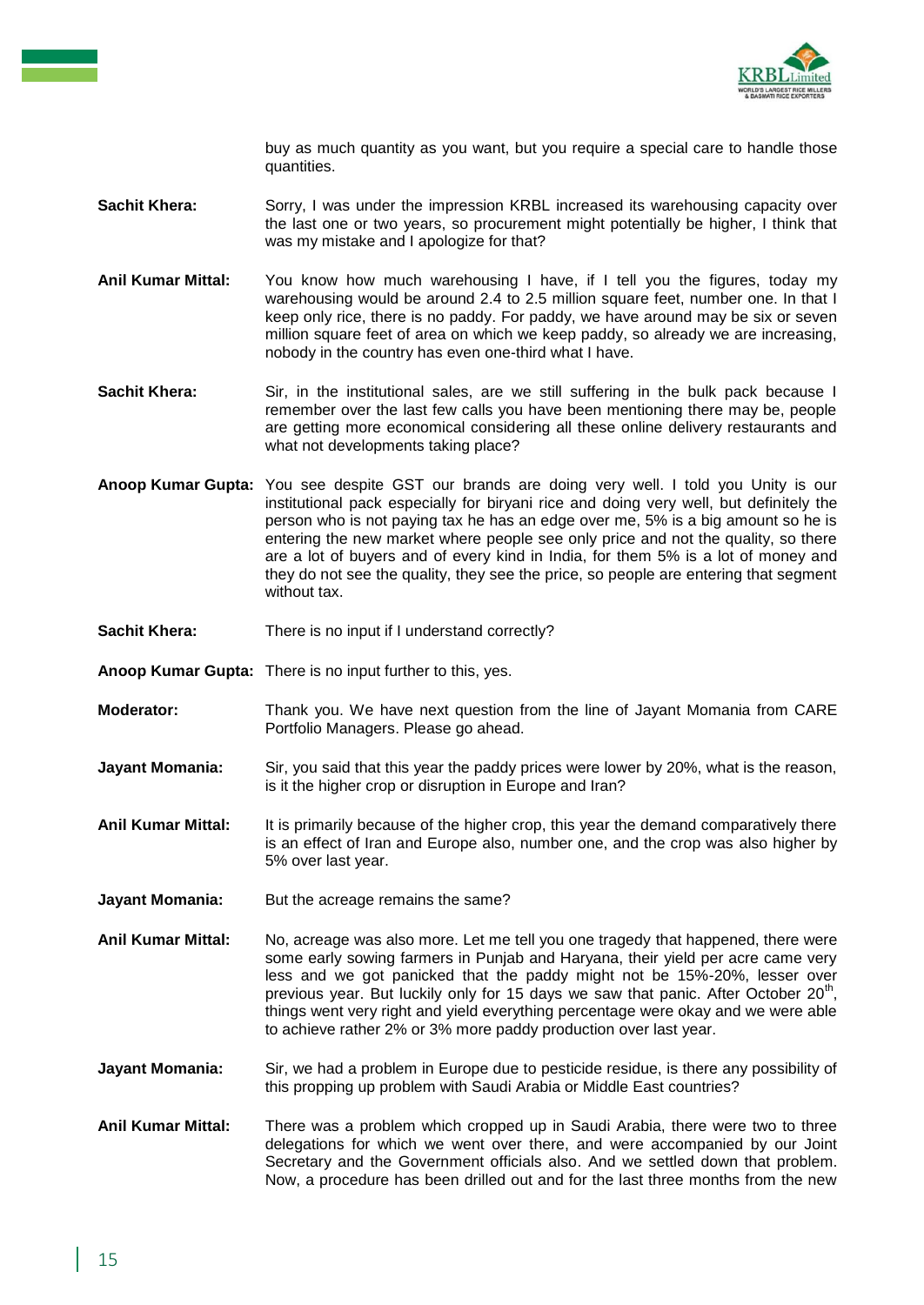

crop good quantities are going to Saudi Arabia and it is working very well. There is no problem whatsoever in Saudi Arabia, no other country other than Saudi Arabia has imposed any problem as far as Middle East is concerned.

- **Jayant Momania:** Sir, that IT addition, which has generated demand of around Rs. 700 crores plus penalty, so it was for cash purchase?
- **Anoop Kumar Gupta:** It was 95% was direct purchases from the farmers against cash payment which we are allowed to do as per the law.
- **Jayant Momania:** But that cash purchases are added to the inventory, so that was not considered, inventory must have been added for the cash purchases?
- **Anoop Kumar Gupta:** Actually, they have excluded the purchase.
- **Jayant Momania:** Then the inventory must have reduced to that extent actually?
- **Anoop Kumar Gupta:** That is only for the income tax level.
- **Jayant Momania:** Sir, last question, ours is an FMCG company and there is a cash flow of Rs. 600 crore and if you look at the market, the FMCG companies are valued around 50-60 PE, even consumer durables are valued at 50 PE while ours is only around 15 or 12-13 PE, one thing I have noted is that our payout is very low, normally in FMCG company the payout is 30%, 40%-50% whereas our payout is only 12% and 13% and we do not have to do any major CAPEX too, so can we expect higher payout in future?
- **Anoop Kumar Gupta:** We will think of it, it is a good point, we will look at it.
- **Moderator:** Thank you. We have next question from the line of Anish Jobalia from Banyan Capital. Please go ahead.
- **Anish Jobalia:** Sir, I had a few follow-up questions which I asked earlier, so in terms of your inventory levels as you mentioned that the volumes are flat, so just wanted to understand because you were expecting 15% to 20% growth next year so why didn't our inventory levels go up higher by that much because you already had the visibility of that happening, so how should one understand your inventory levels? could you just explain that.
- **Anoop Kumar Gupta:** We are in make of our purchases; we will buy up to March-April and May. Our inventory level this year will be the highest ever in terms of quantity because the prices are down by 20%, you are comparing with the value in terms of quantity I think we are the highest as on date.
- **Anish Jobalia:** But I think as you mentioned in your initial remarks, it is flat the inventory levels and value has come down by 20%?
- Anoop Kumar Gupta: That is December, now we are buying from January 1<sup>st</sup> continuously, we will be buying in February and March also. The market is still flat so why we should be in a hurry hence we are buying slowly.
- **Anish Jobalia:** Overall, we are expecting that Rs. 8000 crore would happen in four to five years so that l implies growth rate of around 10% to 12% and in the past also we have grown at similar rates, so what has changed in our outlook for FY21 is that we are confident of 15% to 20% growth because that is much higher than what we have done in the past?